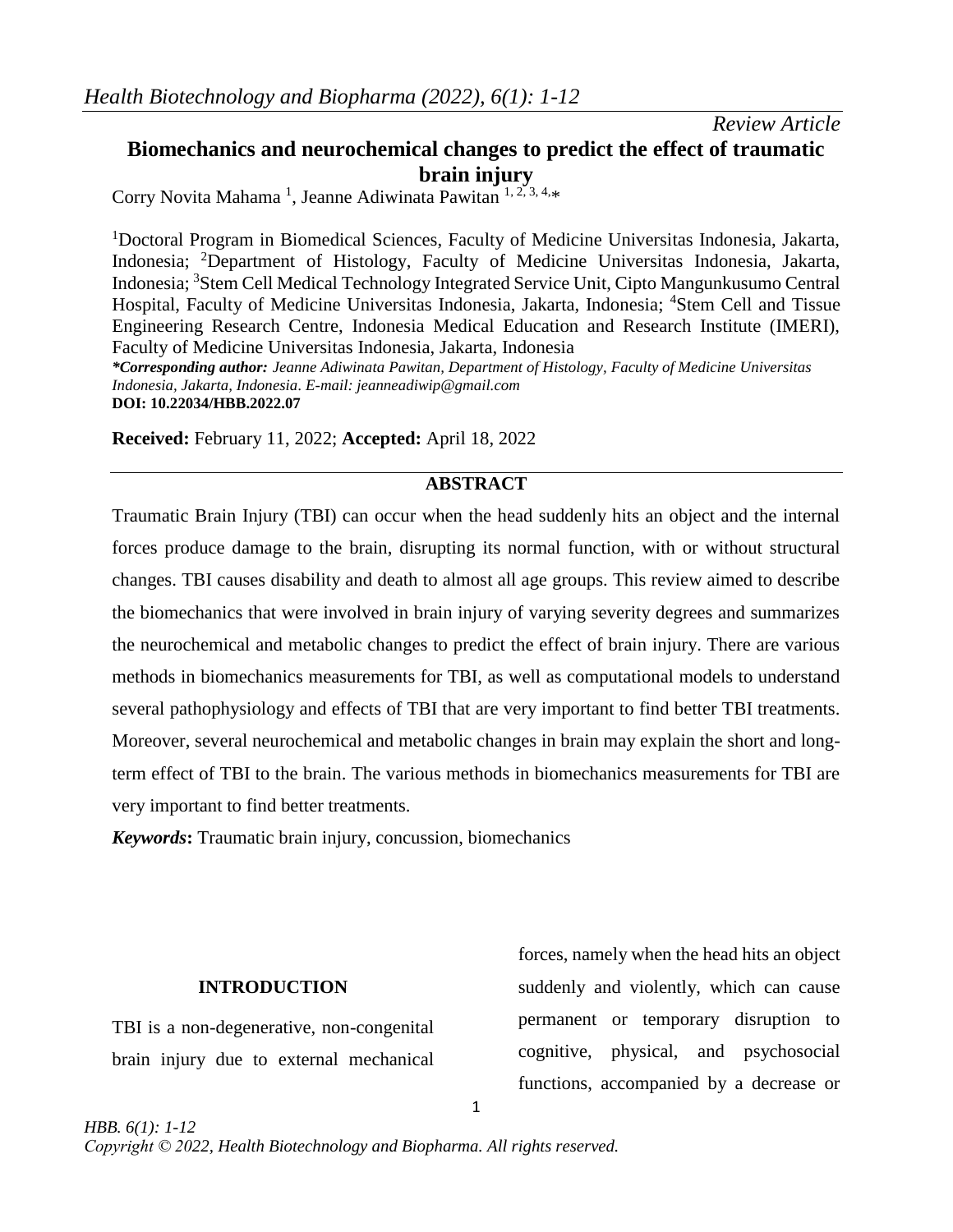change in state of consciousness [1,2]. TBI is a consequence of variations in spatiotemporal pressure on the brain [3] and is the cause of death for 40 % of all acute injuries in the US, where annually as many as 200,000 Traumatic Brain Injury (TBI) victims require hospital care and 1.74 million people with mild TBI still need further control at outpatient clinic or experience temporary disability for at least 1 day [1]. In children and adolescents, TBI of varying degrees of severity in the developing brain may cause complication in ongoing brain maturation [4].

The brain is the most important organ that should be protected against trauma, as injuries to its structures are irreversible, and the consequences of injury can be devastating. Victims of TBI may experience deleterious effects on overall neurological function and even death or permanent disability [2,5]. It is also increasingly recognized as a key environmental factor of neurodegeneration worldwide [5–7]. More than 30 clinical trials have been conducted in TBI without success. Better diagnostic tools and protective measures can help reduce the incidence and serious effects of injuries, therefore, better understanding of TBI pathology is needed [2]. This awareness, however, also points to the need of

*HBB. 6(1): 1*-12

# *Pawitan et al. Effect of traumatic brain injury* clarification on many issues as there are many questions on the definition of exposure to at risk populations [8]. The human brain is a very complex organ, the center of supreme intellectual egocentrism and a source of ongoing scientific challenges. At a basic functional level, we need to understand the various functions that result from the interaction of eighty six billion neurons with one hundred trillion connections. From this perspective, the problem lies in how to relate the biochemical and electrophysiological properties of brain cells and the overall network properties of the interconnected

Over the last 3 decades, a number of experimental models of TBI have been developed to explore and understand various aspects of TBI in the human brain to predict its effects [4]. However, some of the pathophysiology and treatment of TBI differ between human and animal models [6]. With TBI biomechanics, we can explore phenomena that mechanically contribute to early craniocerebral lesions that may provide a starting point for an overall understanding of the pathophysiology of TBI [3].

cells [9].

Therefore, this review aimed to describe the biomechanics that were involved in brain injury of varying severity degrees,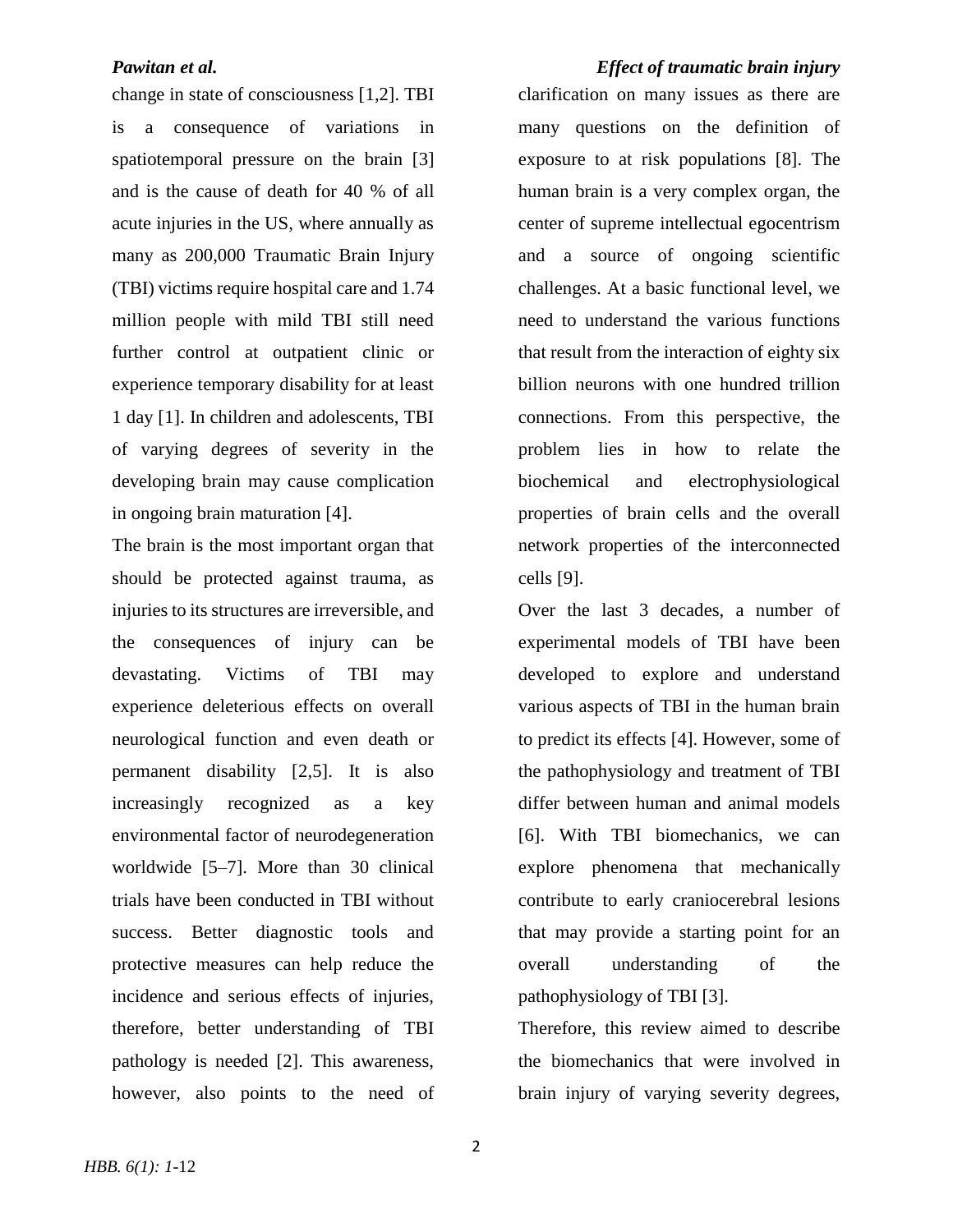summarizes the neurochemical and metabolic changes in the brain to predict the effect of brain injury, and clinical application of biomechanics in TBI.

#### *Biomechanics of TBI*

TBI biomechanics is the relationship between the impact of forces that are experienced during head and neck movements, the stiffness of the tissues that frame the head and neck complex, structural deformation at the macroscopic and microscopic levels, and the biological responses to numerous conditions of stress that are imposed on the head (Figure 1). Biological responses can be structural (tearing of vessels and axons) or functional (changes in blood flow or neurological status), and may be immediate or delayed [4].

Brain damage after TBI is classified as focal (e.g. contusions, lacerations, hematomas [extradural or intradural], and tentorial/tonsilar herniation) and diffuse (Diffuse Axonal Injury [DAI], cerebral swelling, cerebral ischemia), or alternatively classified as primary (direct) and secondary, which is based on the process of the neuronal damage after injury [10]. The focal lesions often coexist with variable degrees of diffuse lesions (as occurs in DAI), which are more often concentrated in deep brain areas and are

### *Pawitan et al. Effect of traumatic brain injury*

often not visible on radiological examination [3]. Forces can be exerted, or loaded, on the head in several different ways. Forces that are applied relatively slowly are termed static or quasi-static (timespans greater than 200 ms), while those applied rapidly are termed dynamic forces (less than 50 ms). Dynamic loading causes injury the most, and can be classified into 3 types: impact, impulsive, and blast overpressure loading. Impact loading happens when the head strikes or is struck by an object. In contrast, the head does not strike an object during impulsive loading, and instead is set in motion due to another part of the body moving, while in blast overpressure or shock wave loading, rapidly moving, very short (less than 5 ms) pressure waves travel through the brain [11].

Researchers can use human field data during sporting events to help understand the processes that occur in TBI. Usually, a helmet or mouthpiece is attached to a sensor to measure the amount, direction, and type of head movement (linear, rotational, centroidal, non-centroidal) [4]. Camarillo and colleagues [12] in their study used an instrumented mouth guard for measuring linear and angular head impact kinematics in American Football, which concluded that peak linear acceleration,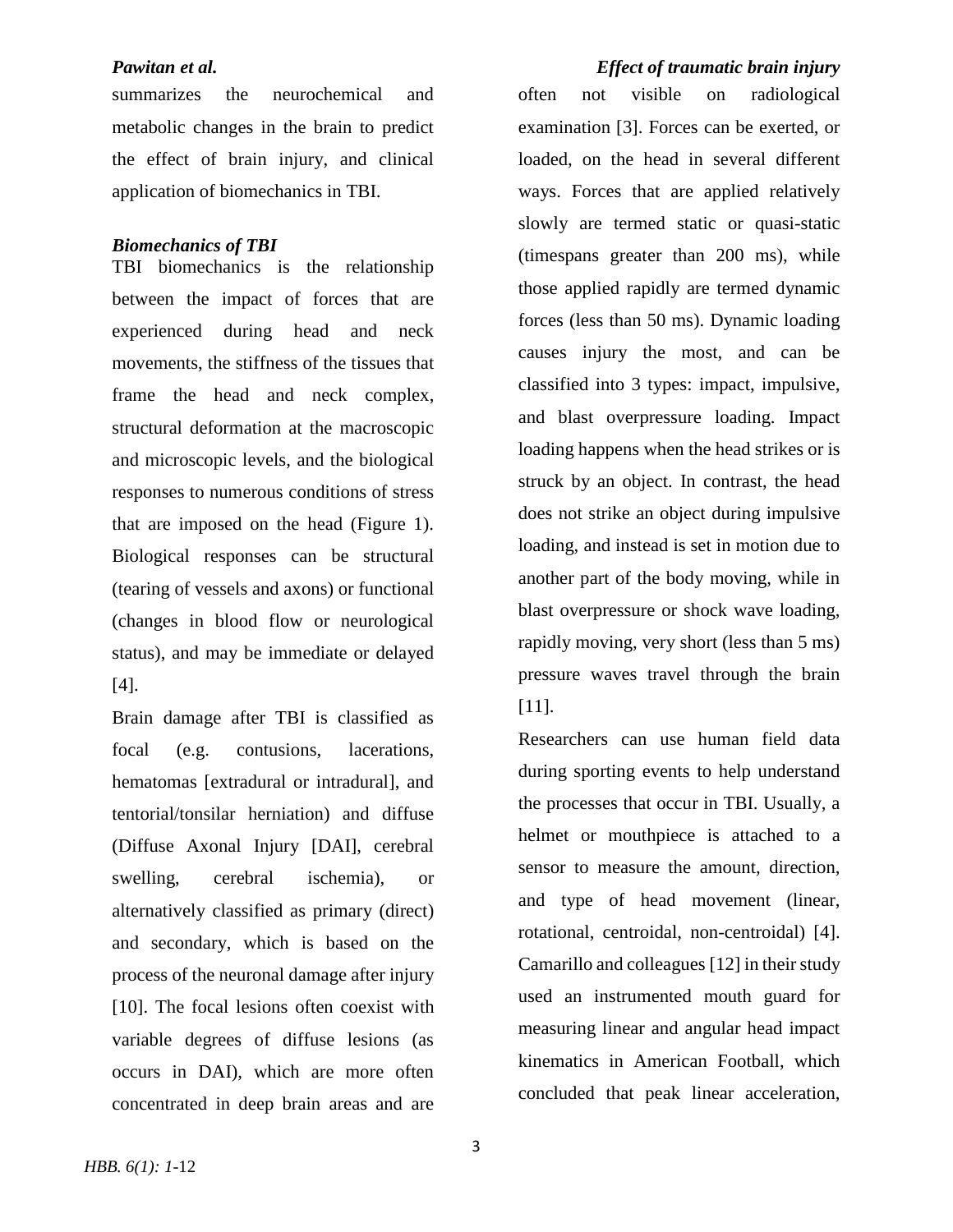peak angular acceleration, and peak angular velocity measurements were highly correlated between the instrumented mouth guard and anthropomorphic test device. This study showed the potential of an instrumented mouth guard as a research tool for measuring in vivo impacts and showed the relationship between head impact kinematics and TBI on American football. A brain injury prediction study that assessed the combined probability of concussion using linear and rotational head acceleration by Rowson and Duma [13], which introduced a new injury metric, computed the overall risk of concussion based on the peak linear and rotational acceleration that were experienced by the head during impact, and showed that all parameters were good predictors of injury for the datasets analysed. However, combination probability of concussion by linear and rotational acceleration was a significantly better predictor than rotational acceleration alone, though they were not different from each other. These kinds of sensors do not measure forces' impact directly, but rather they measure the movement of the head, either acceleration or velocity, as a response to an impact, and the recorded data are correlated with clinical assessment of injuries on the sport field. Nevertheless, such data are mostly

*HBB. 6(1): 1*-12

*Pawitan et al. Effect of traumatic brain injury* affected by equipment design limitations [4].

> For more controlled kinematic information, human-like anthropomorphic surrogates and laboratory-based studies are used to relive film reports and watch sports-related events to estimate impact strength and head movement (kinematics), as well as to document kinematics that are associated with non-detrimental activities, so they can be used to identify both tolerable and injurious kinematic conditions. Surrogates only measure kinematic response, and currently, they cannot be used to predict or measure concussion or tissue distortion, but conversely, the results should be correlated with animal studies, autopsy reports, and patients records to infer biological responses to kinematic loading conditions or with computational models to infer tissue deformation due to head impact or rotation [4].

> Computational models are valuable for understanding mechanics especially when they use life-like tissue stiffness [4]. Computational head models can provide valuable insight into the multi-length scale complexity that is associated with the main nature of DAI. These models involve understanding how trauma to the head (at the centimeter length scale) translates to white matter tissue (at the millimeter length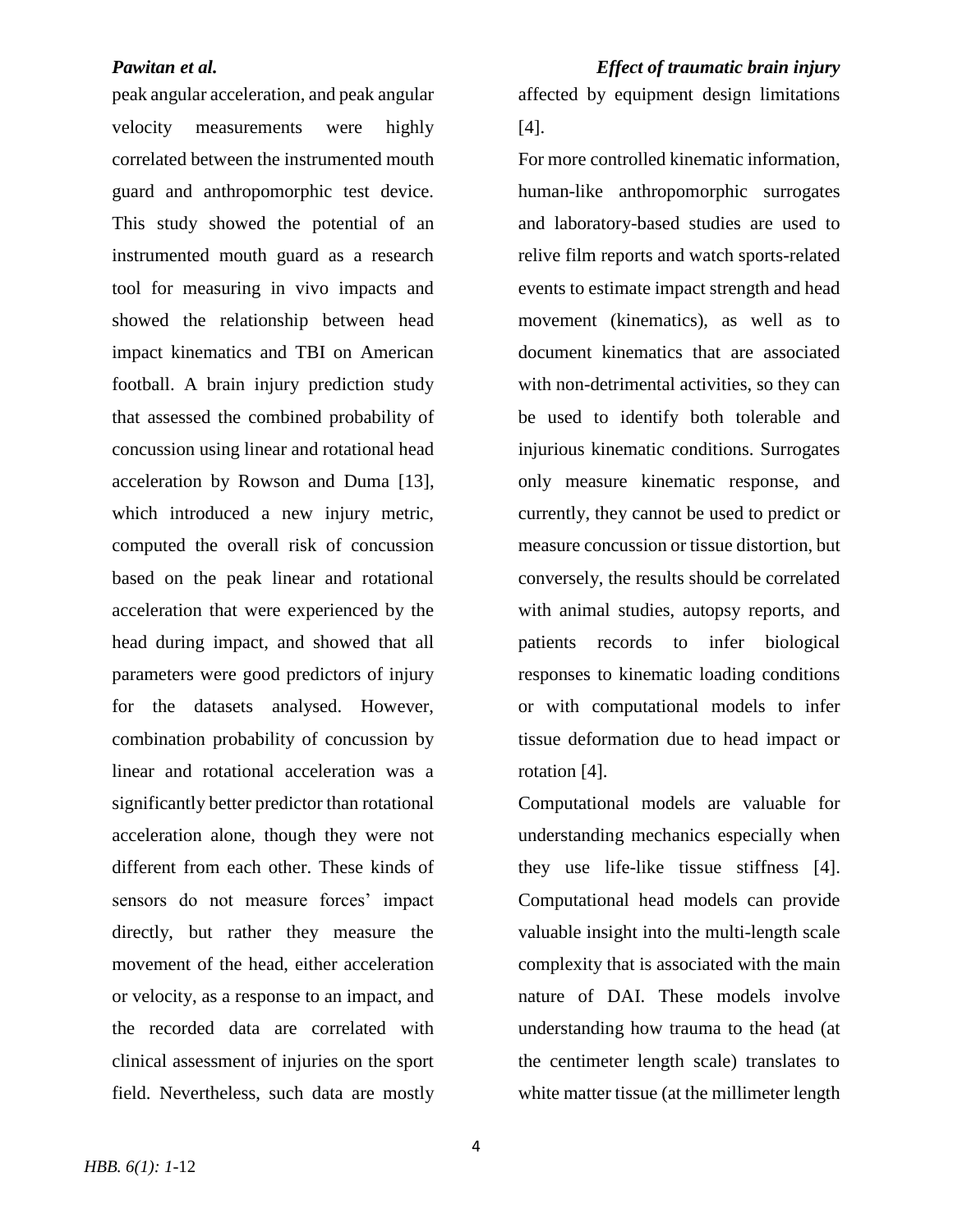### *Pawitan et al. Effect of traumatic brain injury*

scale), and even further to the axonal length scale, where physical injury to the axon (e.g., axon splitting) can occur. Therefore, to accurately show the development of TBI, the bio-fidelity, which represents lifelike appearance and responses, of this computational model is very important [14]. Therefore, recent computational studies have incorporated structural anisotropy in both the material definition of the white matter and the injury criterion as a means to improve the predictive capabilities of computational models for TBI [2,14]. El Sayed *et al* [10] dealt with biomechanical modeling of the brain tissue response to traveling wave impact and the computational stimulation of TBI using a constitutive model for brain tissue components, in which the material response was split into elastoplastic and viscoelastic components, including rate effects, shear and porous plasticity, and finite viscoelasticity. This modeling was also reported by Zhang *et al.* [15,16]. Computational models can also simulate head response to an impact and provide additional data for estimating tissue distortions that are associated with TBI [4]. Kimpara *et al* [17] proposed two criteria based on angular acceleration for TBI such as Rotational Injury Criterion (RIC) and Power Rotational Head Injury Criterion

(PRHIC), for assessing head injuries caused by rotational kinematics, and concluded that the RIC was significantly correlated with Cumulative strain damage measure (CSDM) with strain threshold less than 15 %, which might predict mild TBI, while PRHIC was strongly correlated with the CSDMs with the strain thresholds equal to or more than 20 %, which might predict more severe TBI. Post *et al.* [18] reported that using computer simulations of TBI events from falling, many of the impacts were pooled to the occipital region of the head (as expected from backward falls or from slipping from ladders), and resulted in low rotational acceleration values and high linear accelerations, which suggested that linear acceleration may be an important characteristic of this injury mechanism, and that the Head Injury Criterion (HIC15) values did not consistently predict injury when the kinematic output was lower than 300 g (suggests that HIC15 may have limited value as a predictor for high energy of short duration direct impacts to the head). The results supported a relationship between fall height and duration of loss of consciousness, with the higher fall heights produced longer times of unconsciousness. The multi-scale computational model of blast-induced TBI (bTBI) as used by Przekwas *et al* [19] showed that the micro-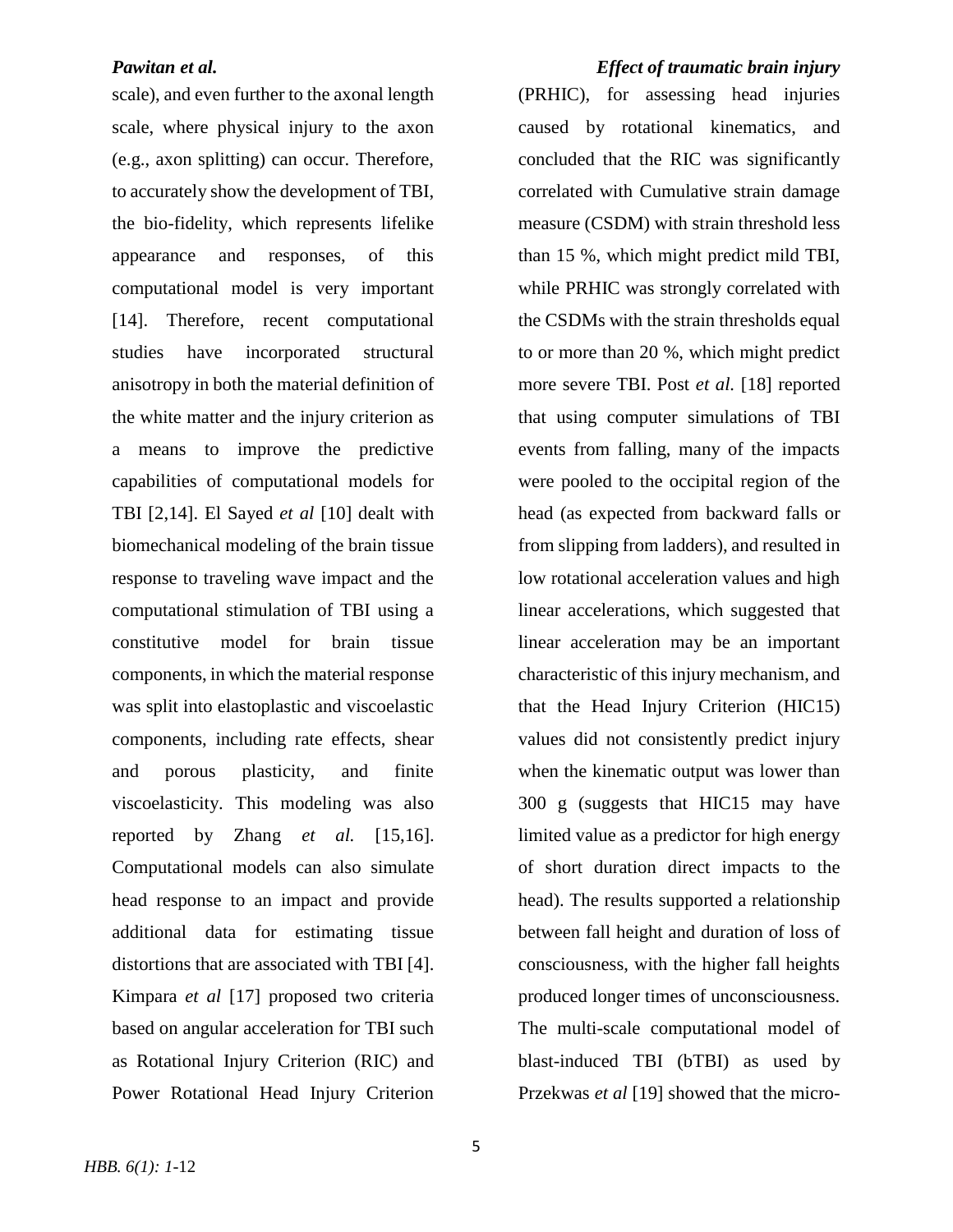mechanical responses of neuroaxonal structures occurred sequentially in time with "damage" and "relaxation" periods in different parts of the brain. A new integrated computational framework described the coupling of brain-scale biomechanics with micro-mechanical damage to axonal and synaptic structures.

Computational models have been used to investigate brain tissue biomechanics after high impact loading and to simulate brain deformations in the surgical settings [10,20,21]. TBI caused brain edema leads to increased intracranial pressure and decrease cerebral perfusion. One of treatment recommendation is a decompression craniectomy with controversies regarding proper location and the size of the decompression craniectomy. With mathematical and computational (in silico) models, Lambride et al [22] presented a finite element model of post TBI and decompression craniectomy, which combined biphasic and nonlinear biomechanical models of the brain, and concluded that the herniated volume of brain tissue as a function of intracranial pressure load under a specific craniectomy geometry and size was particularly relevant for planning a decompression craniectomy.

# *Pawitan et al. Effect of traumatic brain injury Neurochemical and metabolic changes in the brain after TBI*

TBI may cause sudden changes in brain neurochemistry, in the form of unchecked ionic fluxes that leads to metabolic changes, and impaired cerebral blood flow, impaired magnesium level, and abrupt release of neurotransmitters, which causes neurotransmitter alteration [4,23]. In normal condition, certain cellular energy is used to keep ion distribution across the plasma membranes to maintain membrane potential between -40 and -80 mV [4].

### *Ionic Flux, Metabolic changes, and Cerebral Blood Flow* In normal condition, excess extracellular

 $K<sup>+</sup>$  is taken up by surrounding glial cells, so the brain can maintain physiologic potassium levels after mild disruption. Nevertheless, greater insults as brain trauma or ischemia, may overcome this compensation ability. Disruption of neuronal membranes, axonal stretching, and opening of voltage-dependent K+ channels may occur after biomechanical brain injury, and lead to significant increase in extracellular K+. Increase in extracellular K+ triggers neuronal depolarization that results in Excitatory Amino Acid (EAA) release, and opening of EAA receptor channels i.e. N-methyl-Daspartate (NMDA), α-amino-3-hydroxy-5 methyl-4-isoxazolepropionic acid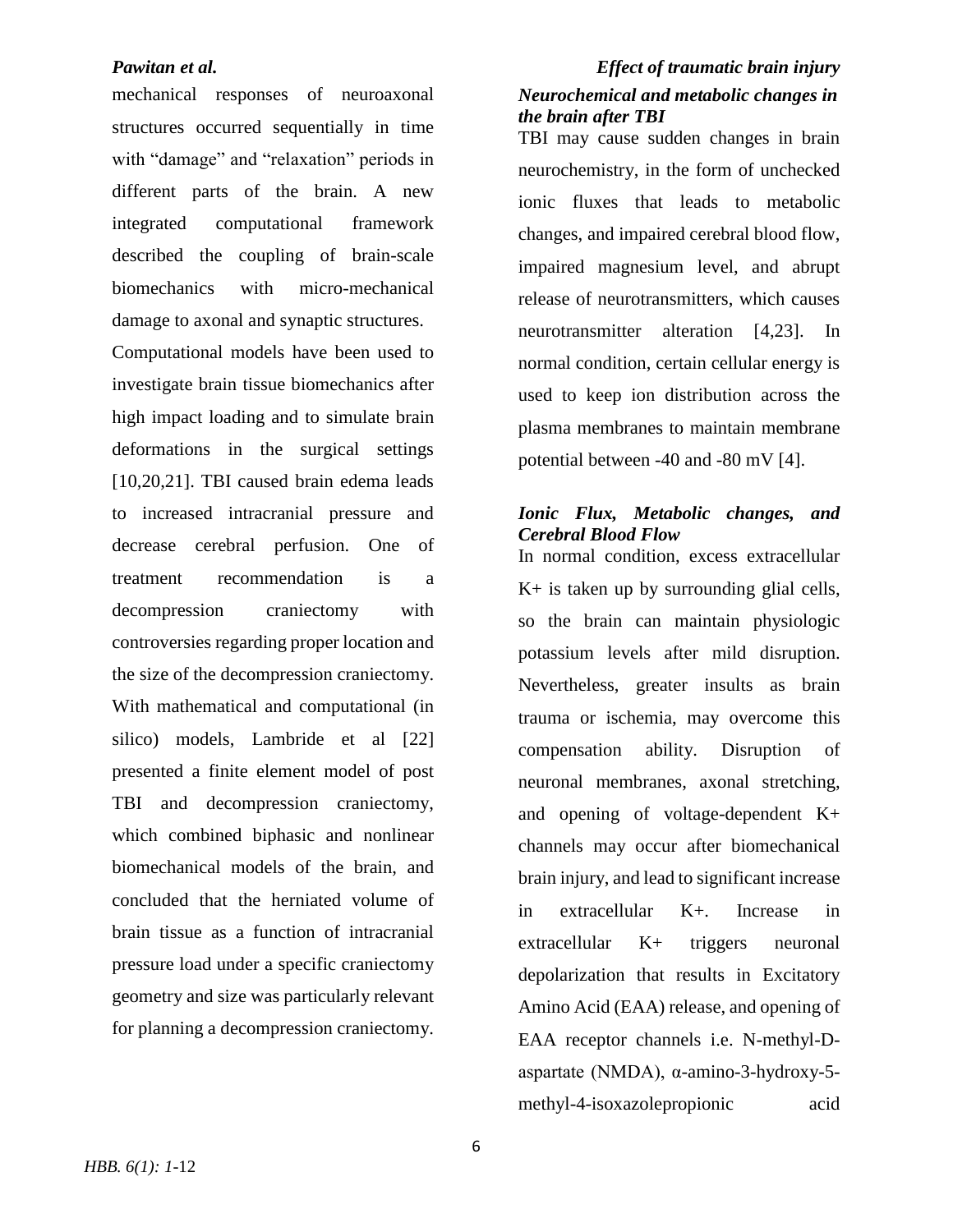(AMPA), and kainate, which leads to greater K+ flux, followed by neuronal suppression (spreading depression). This depression can be manifested as early loss of consciousness, amnesia, or other cognitive disturbance [23]. The magnitude of the rise in extracellular K+ increases with the severity of the injury, with a fivefold increase observed at 1.5 min postinjury, and resolved after about 2.5 min in minor injuries and within 6 min after more severe injuries [4]. Studies in rat models reported that as compensation for restoring ionic homeostasis, some energy-requiring membrane pumps were activated that lead to an immediate increase in glucose use (cerebral metabolic rate of glucose/CMRglc), which persisted for up to 30 minutes in the ipsilateral cortex and hippocampus [4,23]. This abrupt increase in energy requisite was compensated by an

*Pawitan et al. Effect of traumatic brain injury* increase in glycolysis, that might lead to increased lactate production [23]. Studies in humans showed a negative association between CMRglc that was measured with positron emission tomography (PET) and global cerebral metabolic rate of oxygen (CMRO2), which supported the evidence of hyperglycolysis [24,25].

> Normally, Cerebral Blood Flow (CBF) is coupled to neuronal activity and cerebral glucose metabolism. An experimental fluid percussion injury showed reduced CBF to 50 % of normal level [23]. However, Richards *et al* [24] reported some discrete areas of uncoupling of CBF and glucose metabolism after head injury within 2 hours of cerebral contusion in the rat that could not be explained by changes in cerebral glucose content on most animals.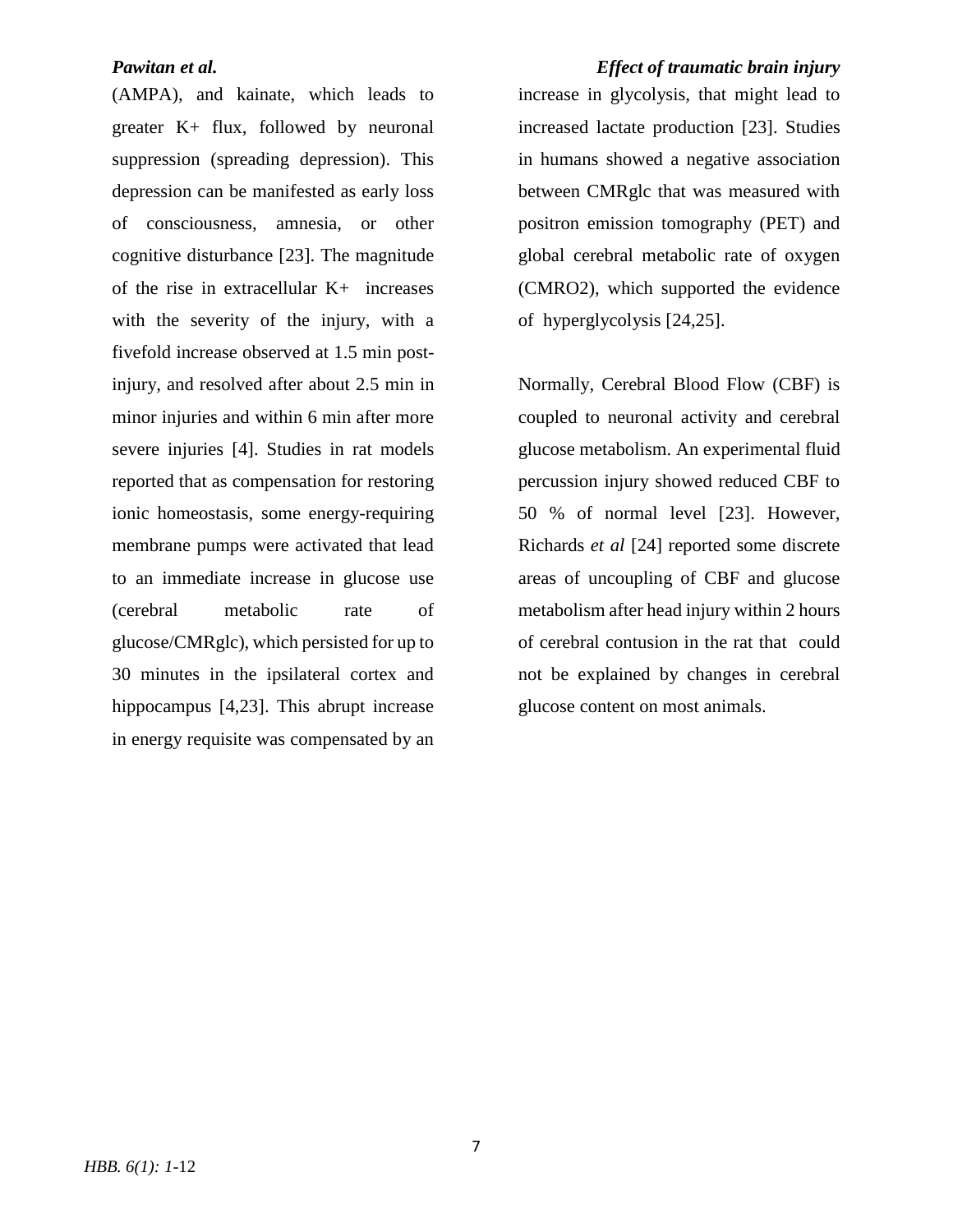

**Figure 1.** Biomechanics of traumatic brain injury.

### *Reduction in magnesium level*

Reduction in intracellular magnesium levels occurs immediately after TBI, and suggests some correlation with neurologic deficits, whereas magnesium pretreatment leads in improvement of motor function in experimental animals. Low magnesium levels may cause neuronal perturbation through several mechanisms, such as glycolytic and oxidative generation of ATP, as well as unblocking the NMDA receptor channels that results in greater influx of Ca2+ leading to potential deleterious intracellular effects [23]. Hypomagnesemia appears to be an independent prognostic marker in patients with severe TBI [26].

### *Neurotransmitter alterations*

After a concussion dysfunctional excitatory neurotransmission may occur that cause long-term deficits in memory and cognition, even in a setting of minimal structural brain damage. After a TBI, changes in glutamatergic, adrenergic and cholinergic system have been reported [23,27]. Rise in extracellular glutamate concentration occurred following TBI in adult rats. In human, the release of EAA after severe TBI has been observed with micro-dialysis probes [4]. Early changes in choline acetyltrasferase activity followed by loss of forebrain cholinergic neurons also have been reported [23,27]. TBI may cause alteration in inhibitory neurotransmission. Loss of inhibitory neurons may occurred after TBI, and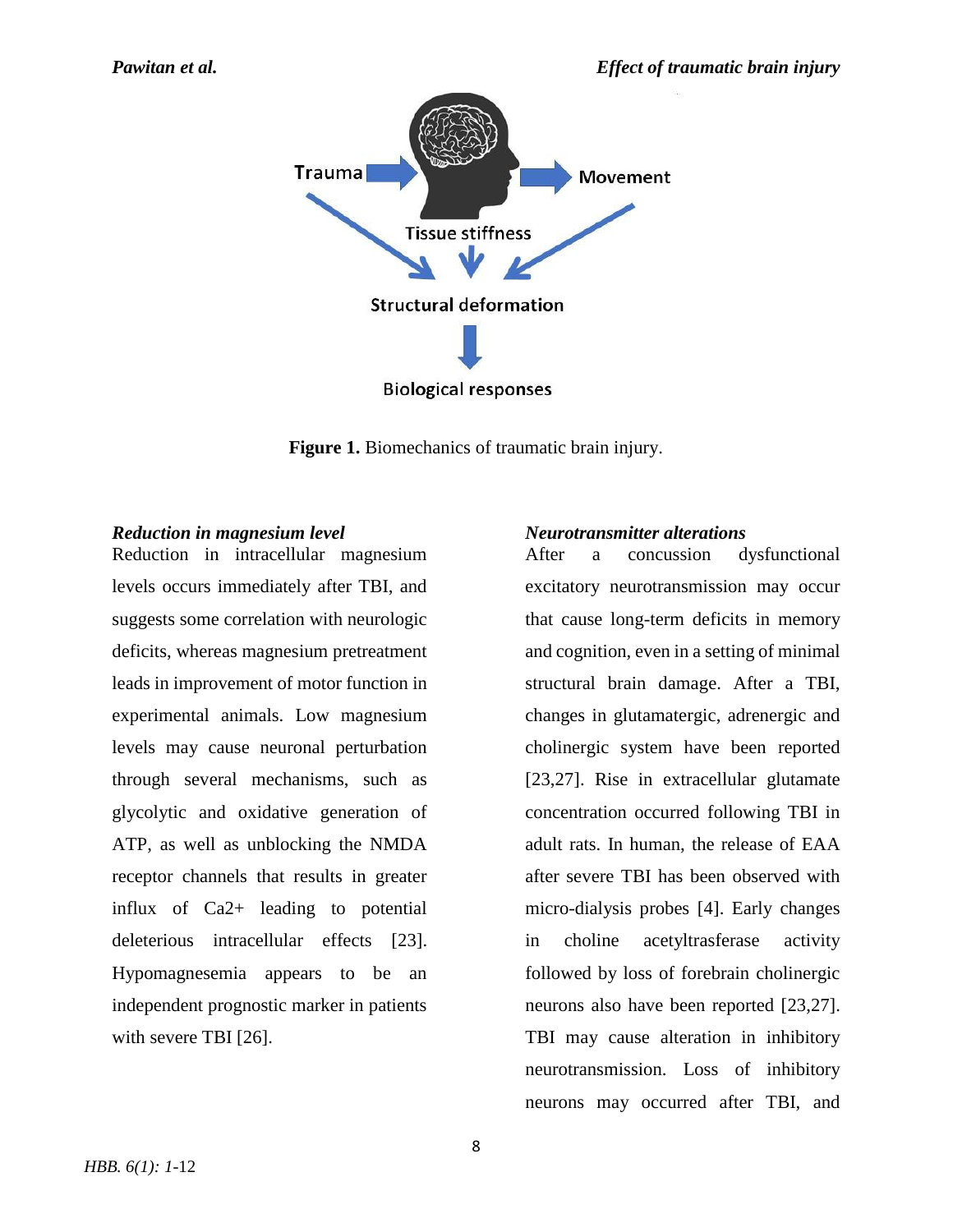associated with predisposition to the development of seizures [23]. Some studies reported the involvement of dopamine level alteration after TBI that lead to oxidative stress and cellular dysfunction. Therapeutic targeting of dopamine pathways may provide benefits in neural survival and functional outcome after TBI [28].

## *Medical application of biomechanics in TBI*

Medical applications of biomechanics in TBI have been used for clinical assessment of tissue damage due to blunt impact loading in two cases that corresponded well with Magnetic Resonance Imaging (MRI) (Table 1) [29].

# *Pawitan et al. Effect of traumatic brain injury* In case-1, a road traffic accident caused a blunt impact loading from a small solid object, which caused a skull indentation when visualized by MRI, and corresponded well with an effective strain rate that was higher than 250 per second. In case-2, an occipital collision due to a fall from height caused a coup–contrecoup injury, which caused no noticeable skull indentation, with contusion and edema when visualized by MRI, and corresponded well with a negative pressure of -90 kPa or more [29].

| Case         | <b>Cause of</b><br>injury | <b>Type of injury</b>                                       | <b>MRI</b><br>findings | <b>GCS</b><br>score at<br>ER | <b>Biomechanics</b><br>parameter            |
|--------------|---------------------------|-------------------------------------------------------------|------------------------|------------------------------|---------------------------------------------|
|              | Road traffic<br>accident  | Blunt impact loading<br>injury from a small<br>solid object | Skull<br>indentation   | 13                           | Effective strain<br>rate $>$ 250 per<br>sec |
| $\mathbf{2}$ | Fall from<br>height       | Occipital collision,<br>coup-contrecoup<br>injury           | Contusion<br>and edema | 15                           | Negative<br>pressure $\geq$ -90<br>kPa      |

MRI= Magnetic Resonance Imaging, GCS= Glasgow Coma Scale, ER= Emergency Room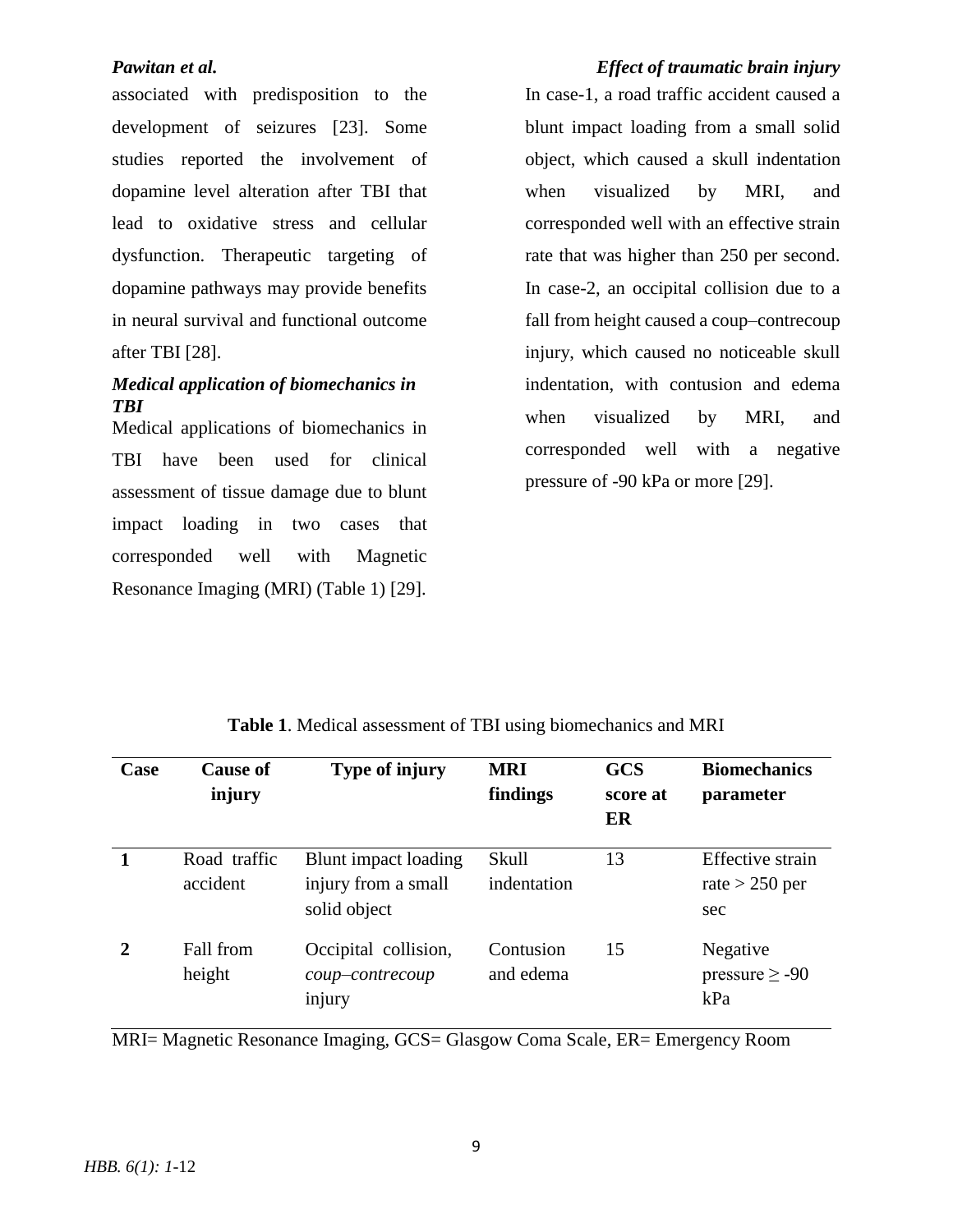### **CONCLUSION**

There are various methods in biomechanics measurements for TBI such as sensor in a helmet or mouthpiece, or more controlled kinematic information e.g. human-like anthropomorphic surrogates and laboratory based studies, as well as computational models to understand several pathophysiology of TBI. These methods are very important to find better treatments for TBI. Moreover, several neurochemical and glucose metabolic changes in brain may explain the short and long-term effect of TBI to the brain.

#### **ACKNOWLEGEMENT**

This work was supported by a research grant from Ministry of Education and Culture and Ministry of Research and Technology of the Republic of Indonesia, Hibah PRN-BOPTN 2021, contract no. PKS-186/UN2.INV/HKP.05/2021.

### **REFERENCES**

- [1]. Dawodu ST. Traumatic Brain Injury (TBI). *Definition, epidemiology, pathophysiology*. 2019.
- [2]. Giordano C, Cloots RJH, van Dommelen JAW, Kleiven S. The

*Pawitan et al. Effect of traumatic brain injury* influence of anisotropy on brain injury prediction. *J Biomech,* 2014; 47: 1052–59.

- [3]. Obreja C. *Biomechanics of Brain injury.* 2021.
- [4]. Graham R, Rivara FP, Ford MA, Spicer CM. Sports-related concussions in youth. Improving the science, changing the culture *. Washington; National Academies Press*. 2014.
- [5]. Finan JD, Sundaresh SN, Elkin BS, McKhann GM, Morrison B. Regional mechanical properties of human brain tissue for computational models of traumatic brain injury. *Acta Biomater*, 2017; 55: 333–39.
- [6]. Finan JD. Biomechanical simulation of traumatic brain injury in the rat. *Clin Biomech,* 2019; 64: 114–21.
- [7]. Crane PK, Gibbons LE, Dams-O'Connor K, Trittschuh E, Leverenz JB, Keene CD*, et al*. Association of traumatic brain injury with late-life neurodegenerative conditions and neuropathologic findings. *JAMA Neurol,* 2016; 73: 1062.
- [8]. Meaney DF, Morrison B, Dale Bass C. The mechanics of traumatic brain injury: A review of what we know and what we need to know for reducing its societal burden. *J*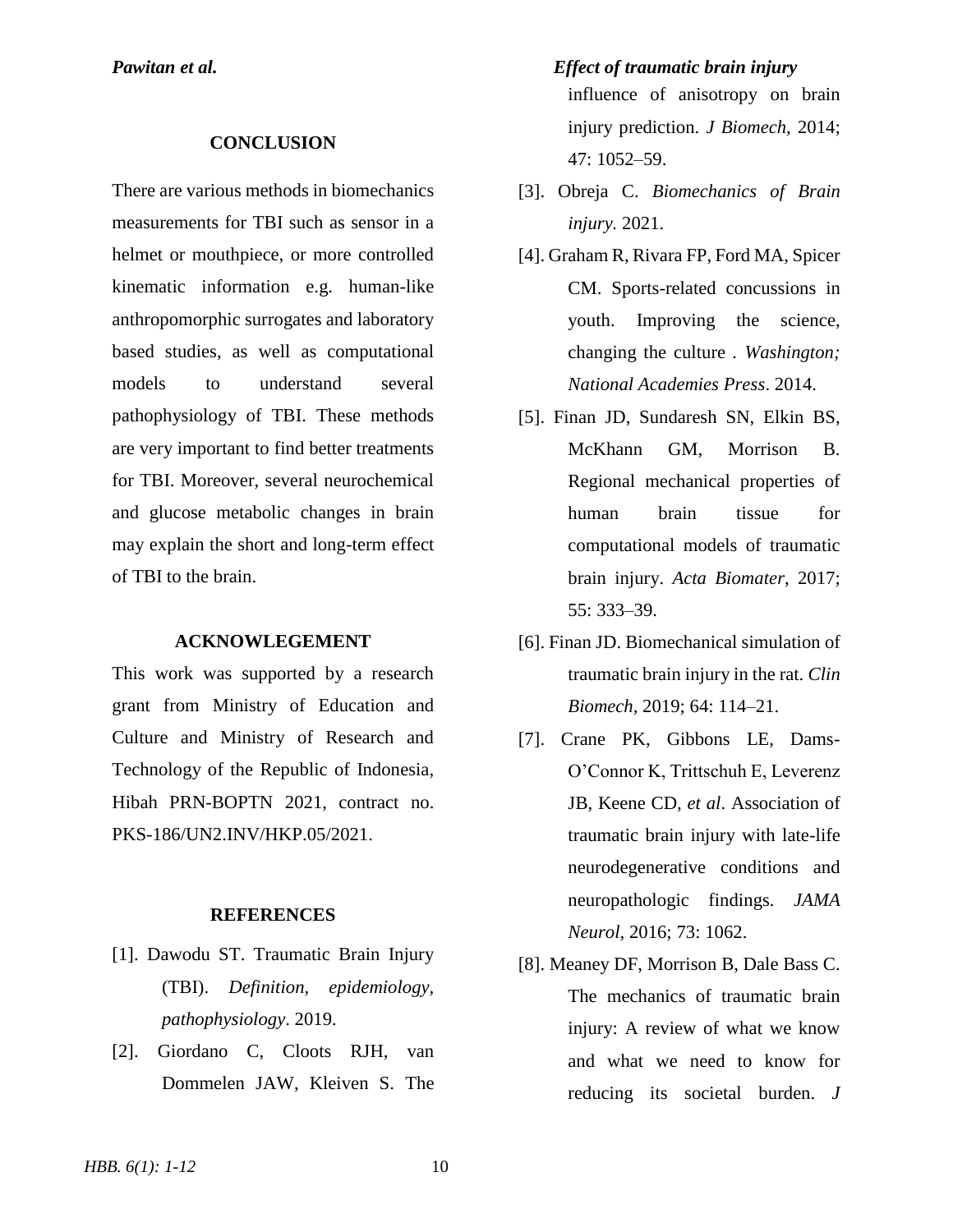*Biomech Eng,* 2014; 136: 21008.

- [9]. Goriely A, Geers MGD, Holzapfel GA, Jayamohan J, Jérusalem A, Sivaloganathan S*, et al.* Mechanics of the brain: perspectives, challenges, and opportunities. *Biomech Model Mechanobiol*, 2015; 14: 931–65.
- [10]. El Sayed T, Mota A, Fraternali F, Ortiz M. Biomechanics of traumatic brain injury. *Comput Methods Appl Mech Eng,* 2008; 197: 4692–4701.
- [11]. Keating CE, Cullen DK. Mechanosensation in traumatic brain injury. *Neurobiol Dis,* 2021; 148: 105210.
- [12]. Camarillo DB, Shull PB, Mattson J, Shultz R, Garza D. An instrumented mouthguard for measuring linear and angular head impact kinematics in American football. *Ann Biomed Eng,* 2013; 41: 1939–49.
- [13]. Rowson S, Duma SM. Brain injury prediction: Assessing the combined probability of concussion using linear and rotational head acceleration. *Ann Biomed Eng*, 2013; 41: 873–82.
- [14]. Carlsen RW, Daphalapurkar NP. The Importance of structural anisotropy in computational models of traumatic brain injury. *Front Neurol*,

# *Pawitan et al. Effect of traumatic brain injury* 2015; 6 : 28.

- [15]. Zhang L, Yang KH, King AI. Comparison of brain responses between frontal and lateral impacts by finite element modeling. *J Neurotrauma,* 2001; 18: 21–30.
- [16]. Zhang L, Yang KH, King AI. A proposed injury threshold for mild traumatic brain injury. *J Biomech Eng,* 2004; 126: 226–36.
- [17]. Kimpara H, Iwamoto M. Mild traumatic brain injury predictors based on angular accelerations during impacts. *Ann Biomed Eng*, 2012; 40: 114–26.
- [18]. Post A, Taylor K, Hoshizaki TB, Brien S, Cusimano MD, Marshall S. A biomechanical analysis of traumatic brain injury for slips and falls from height. *Trauma,* 2019; 21: 27–34.
- [19]. Przekwas A, Garimella HT, Tan XG, Chen ZJ, Miao Y, Harrand V, *et al.* Biomechanics of blast TBI with time-resolved consecutive primary, secondary, and tertiary loads. *Mil Med*, 2019; 184: 195–205.
- [20]. Miller K, Joldes GR, Bourantas G, Warfield SK, Hyde DE, Kikinis R, *et al.* Biomechanical modeling and computer simulation of the brain during neurosurgery. *Int J Numer*